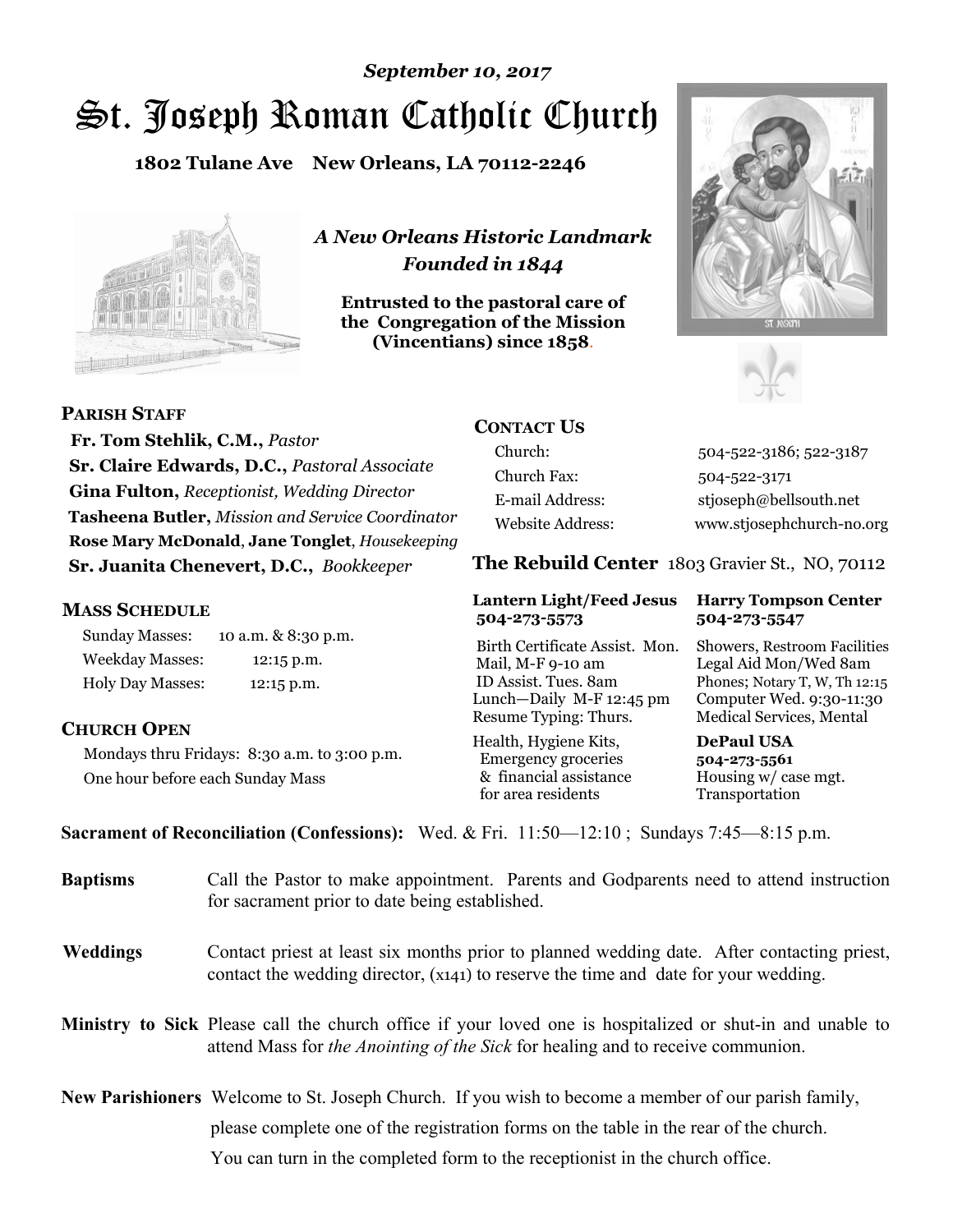# **Twenty-third Sunday Ordinary Time September 10, 2017**



**10:00 am Philippa D' Alfonso; David Revolta (+); Normalee Ward (+)** 

 **8:30 pm** *St. Joseph Parishioners and Benefactors* (**Diane Blasé** (+))

| Monday, September 11, 2017-                                              | <b>READINGS FOR THE WEEK</b>                                           |
|--------------------------------------------------------------------------|------------------------------------------------------------------------|
| 12:15 p.m. Jose Hernandez (+); Kay Brandau                               | <i>Sept. 10</i> One in Faith $\# 1101$<br>Sunday,                      |
| Tuesday, September 12, 2017— Holy Name of Mary                           | Mon: Col 1:24 - 2:3; Ps 62:6-7, 9; Lk 6:6-11                           |
| $12:15$ p.m. Marilyn G. Douin $(+)$                                      | Tues.: Col 2:6-15; Ps 145:1b-2, 8-11; Lk 6:12-19                       |
| Wednesday, September 13, 2017—St. John Chrysostom                        | Wed.: Col 3:1-11; Ps 145:2-3, 10-13ab; Lk 6:20-26                      |
| $12:15$ p.m. David Cochiara $(+)$                                        | Thurs.: Nm 21:4b-9; Ps 78; Phil 2:6-11; Jn 3:13-17                     |
| Thursday, September 14, 2017—Exaltation of Holy Cross                    | Friday: 1 Tm 1:1-14; Ps 16:1-11; Jn 19:25-27                           |
| 12:15 pm Anthony D' Alfonso                                              | Sat.: 1 Tm 1:15-17; Ps 113:1b-7; Lk 6:43-49                            |
| Friday, September 15, 2017-Our Lady of Sorrows<br>12:15 pm Gerald Meyers | Sunday: Sir 27:30 - 28:9; Ps 103:1-4, 9-12;<br>Rom 14:7-9; Mt 18:21-35 |

#### **YOUR PRAYERS ARE ASKED FOR THE FOLLOWING PARISHIONERS , WHO ARE IN NEED OF HEALING:**

 Willie Arnaudville, Charlie Bassett, Anthony Blaise, Clarke Bordelon, Lawrence & Mamie Brown, Cheryl Butler, John Caron, John Gebbia, Sylvia Daily-Powell, Ben Eble III, Terry Eggleston, Linda Elwood, Heather Faircloth, Winston Falgout, Frances Fiegler, LaDonna Finch, Fr. Lou Franz, CM, Mark Eiserloh, Warren Frught, Sarah Hollier-Watkins, Shelia Jones, Bennett Joseph , Jr., Ken Kussman, Landy Lanza, Jannie Ledet, Allen Maldonado, Sara Marino, Priscilla Martin, Karen McCoy, Mike Mullin, Hazle McMiller, Donna Moore, Regina Pichoff, Mark Raymond, Tina Roderfeld, Pippy Sanders, Mel & Gaspar Schiro; Bobby Shackleton, Anita Schexnayder; Charlie & Joanne Slocum, Melissa Tanet, Collins, Sr. Malcolm Taylor, Jane Tonglet, George Tripkovich, Marion Vaughn, Juanita Ware, Darrell Walker, Fr. George Weber CM, Mary Willis, Lynn Williams.

### **SANCTUARY CANDLE AND MASS INTENTIONS**

The Sanctuary Candle is burning this week to pray for the eternal rest of **Rose Bumbas.** If you would like to reserve a date to burn the Candle in memory of someone or for a special intention, please call the church office (522-3186). The Sanctuary Candle offering is \$15 for two weeks. The offering for Mass intentions is \$5.00 per Mass.

# **1 8 1 7 Congregation of the Mission (Vincentians) Bicentennial Anniversary 2 0 1 7**

 On **Wednesday, September 27, 2017** there will be a Mass of Thanksgiving in honor of the Bicentennial of the Priests and Brothers of the Congregation of the Mission, founded by Vincent de Paul, 200 years of service and ministry in the United States. The community is also celebrating the 400 year anniversary of the founding of the charism.

**Mass will be celebrated at 5pm**, with Bishop Alfred Hughes presiding, and Fr. John Rybolt will be the guest preacher. Fr. John, who has just finished writing a five volume international history of the Vincentians, will speak of the history of the Vincentians in New Orleans. All members of the parish and Vincentian Family are invited.

 A reception will follow at the LCRC Cancer Research reception hall, located at the corner of Derbigny St. and Tulane Ave (just across the street from the Church) Please sign up if you would like to attend, so that we can plan hospitality for the celebration.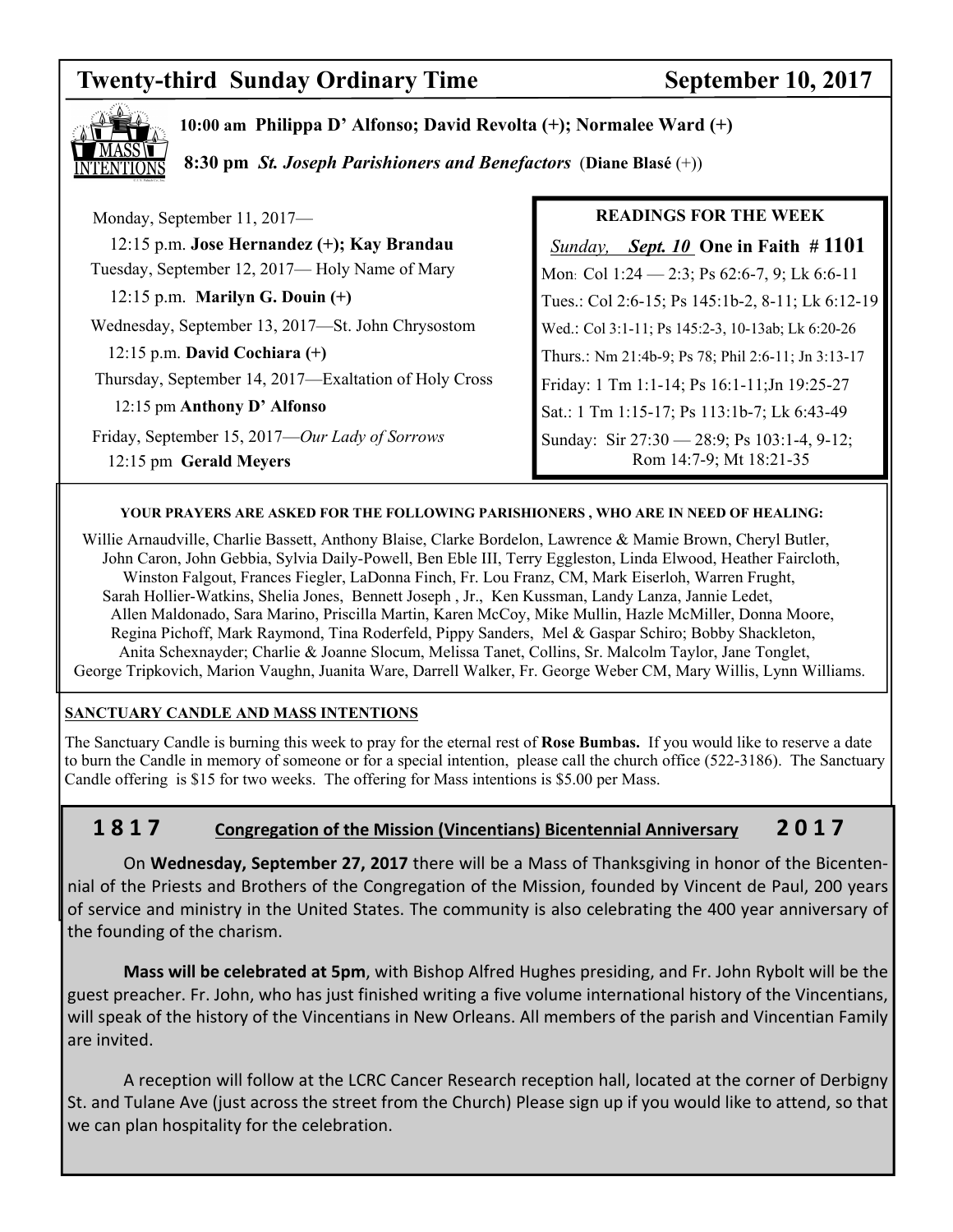# *P r a i s e t h e L o r d O M y S o u l.* **Psalm 146**

### *PARISH CALENDAR*

Sept. 14 **RCIA** *Thursday , (*6:30pm Chapel in Church*)*  Sept. 11 **Catholic Social Teaching** *Monday* (6:30 pm in Chapel) Sept. 27 **Vincentian Bicentennial Celebration.** *Wed. (5:00 pm)*

#### **TREASURE & STEWARDSHIP**

 **Sunday, Sept. 3, 2017…….\$ 4,090.00** 

 **Hurricane Disaster ……… 3,884.00**   *Thank you for your generosity* 

**Welcome Rebecca!** Hello. My name is Rebecca Harpring. I started working this week in the office of St. Joseph Church. I moved to New Orleans in August to begin the first stage of formation with the Daughters of Charity. I grew up in Louisville, KY, and graduated from Bellarmine University in 2015. After college, I lived in St. Louis as a Vincentian Mission Corps volunteer. Last year I went to Kenya as a Vincentian Lay Missionary. These volunteer experiences have helped me to learn about and grow in the Vincentian charism of service to the poor and marginalized and have prompted me to take the first step toward becoming a Daughter of Charity.

I am looking forward to immersing myself in the community here at St. Joseph. Part of my ministry will include working with different parish committees and in the faith life and outreach ministries of the parish. I look forward to getting to know you as we journey with Christ together. May God bless you!

**MASS For God's Special Children** Sunday, September 10, St. Francis Xavier Church, 444 Metairie Road, for information contact Joy Zainey 504-834-5865 or visit: www.godsspecialchildren.org.



# **Pope Francis'** *September* **Intention**

That our parishes, animated by a missionary spirit, may be places where faith is communicated and charity is seen.

# *Saints Home Game Parking*

 St. Joseph's annual fund raiser is our parking lot for every Saints home game. If you are able to offer your service 2 hours before a home game, please call the office or speak to Judy Reese or Fr. Tom.

# **TODAY'S READINGS**

**First Reading** — Warn the wicked, trying to turn them from their ways (Ezekiel 33:7-9).

**Psalm** — If today you hear his voice, harden not your hearts (Psalm 95).

**Second Reading** — Owe nothing to anyone, except mutual love (Romans 13:8-10).

**Gospel** — If two agree about anything for which they pray, it shall be granted to them (Matthew 18:15-20).

# **GOD'S WATCHERS**

 In the ancient world watchmen were extremely important people who kept communities safe,to alert the people to any impending danger or attack. Before locks, alarms, and security systems, watchmen were the protectors, the safety measure. So when the Lord charges Ezekiel as a watchman today, it is a weighty charge. So weighty, we learn, that if Ezekiel fails to sound the alarm for those around him and they perish in a state of wickedness, Ezekiel will be held responsible! This profound connection between God's will on earth and in heaven is repeated in today's Gospel, where Jesus instructs us that we are to be the watchers placed on alert that nowhere in the Body of Christ, the church, will there be any two members of the one Body who are not reconciled. Scripture tells us that Jesus reconciled all things in heaven and on earth through the blood of his cross. But we are given the mission to continue that reconciliation on earth as in heaven through our ceaseless efforts to be, as Paul would write, ambassadors of reconciliation. Let us not get too comfortable thinking that we are responsible only for keeping our own lives from the path of wickedness and disagreement. We are also held accountable for the lives of the members of Christ's body around us.

#### **CHARTER FOR THE PROTECTION OF CHILDREN AND YOUNG PEOPLE**

In response to the Charter for the Protection of Children and Young People from the United States Conference of Catholic Bishops, the Archdiocese of New Orleans continues to make the Hot Line available for anyone who has been hurt or sexually abused by anyone who works for the Church. The Hot Line continues to be available; the number is (504) 522-5019. In continuing our commitment to support and to heal, we invite and encourage individuals who have been hurt or sexually abused recently or in the past by clergy, religious or other employees of the Archdiocese to call our Hot Line and your message will be received confidentially by a mental health professional. Anyone can make a direct call during regular business hours to the Victims' Assistance Coordinator at (504) 861-6253.